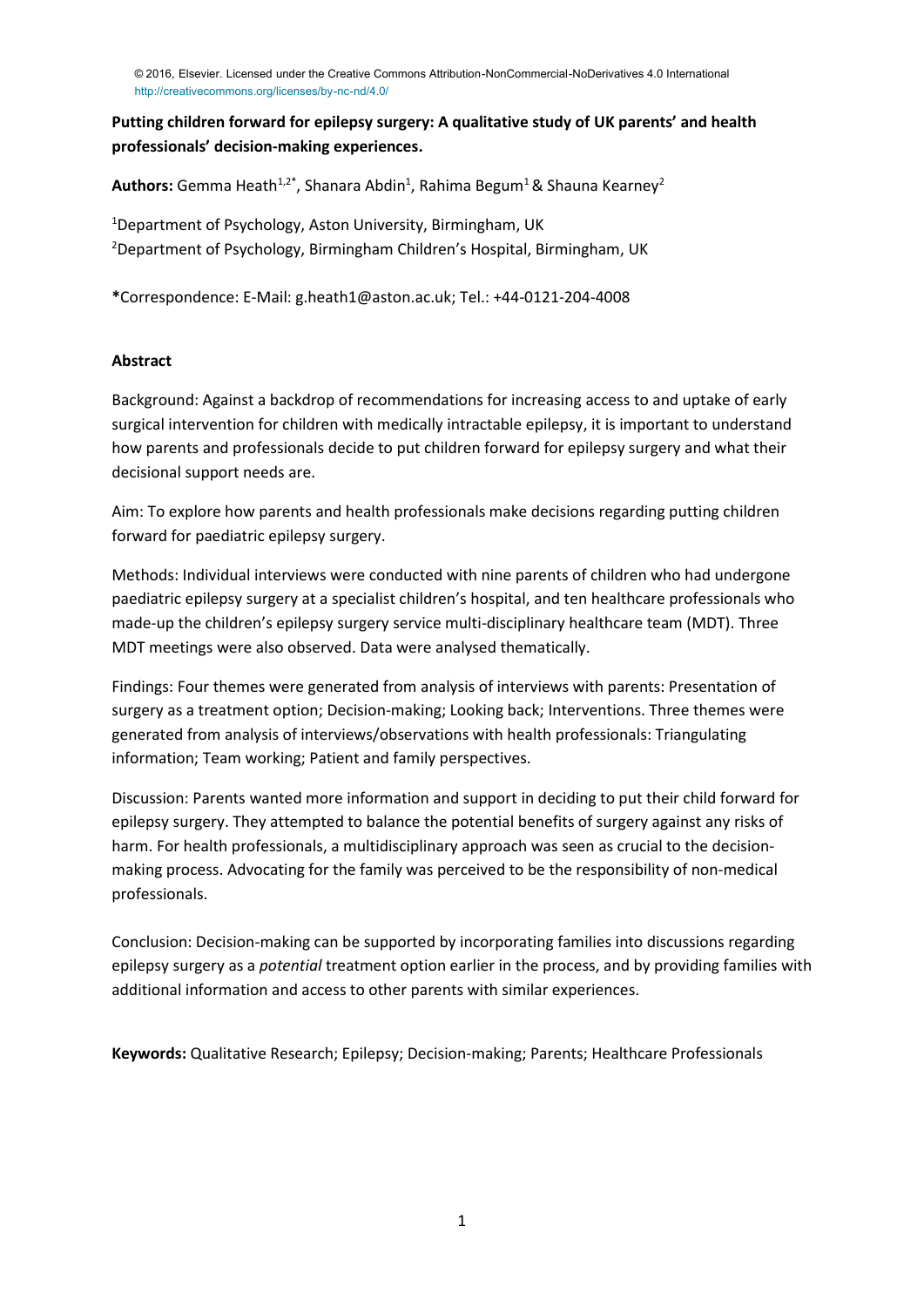**Putting children forward for epilepsy surgery: A qualitative study of UK parents' and health professionals' decision-making experiences.**

## **1. Background**

For children with prolonged, medically intractable epilepsy, surgical intervention can lead to improvements in quality of life by reducing the number and severity of seizures [1-3] and slowing the rate of cognitive decline. Moreover, evidence relating to the negative impact that ongoing seizures have on brain development have led to calls for consideration of surgery as a treatment option at an earlier age (under 5 years) [4]. However, when examining the activity for pediatric epilepsy surgery in England against international benchmarks, less than half the numbers of procedures are performed each year that would be considered beneficial to this population [4]. While it is unclear exactly why UK referral rates for paediatric epilepsy surgery are low in comparison to other countries, possible explanations might include attitudinal differences towards surgical intervention in children, funding differences or differences in clinical practice [5].

Despite justification of surgical treatment for children with uncontrolled epilepsy in terms of medical and psycho-social burden, there may also be risks attached, for example, impairments to memory or thinking skills [6]. Thus, in cases where surgery is a viable option, families face difficult treatment decisions. The shared decision-making model used in paediatric healthcare proposes that decisions regarding treatment are shared between a team of health professionals, parents and patients (where appropriate). How these decisions are arrived at is less clear.

From a parent perspective, research identifies several factors influencing treatment decision-making including parents' emotional responses; balancing the child's interests with their own; information from, and trust in professionals; uncertainty regarding outcomes; and pressures from people or time [7]. Limited research has specifically explored parental decision-making in relation to paediatric epilepsy surgery. A recent systematic review [8] identified nine studies examining patient perceptions of epilepsy surgery, of which, only two related to parents' views [1, 2]. A further study has since reported the perspective of parents of children who have undergone epilepsy surgery [9]. These papers suggest that parental decision-making is influenced by the patient's age, parental knowledge of the condition and their treatment perceptions. Moreover, given variability in each child's decision-making capabilities, parents can struggle to know when and how to include their child [10].

From a clinical perspective, each designated Children's Epilepsy Surgery Service (CESS) in England has a clinical pathway that encompasses a specialist multi-disciplinary healthcare team (MDT). Teams are constituted according to national guidance (4). Key members include surgeons, neurologists, neuropsychologists and the therapies. A range of neuro-radiological investigations and neurophysiological findings are considered, as well as the clinical presentation of the child/young person. Treatment options are discussed within this context, including the potential risks and benefits of surgery. MDT decisions are then shared with the family and a plan agreed.

The few studies that have explored professionals' views regarding epilepsy surgery [3, 11, 12] report variable attitudes, indicating an underlying uncertainty or ambivalence towards this treatment [11]. Barriers to epilepsy surgery referral include insufficient knowledge about the procedure and outcomes, and lack of clarity regarding the concept of refractory epilepsy and drug resistance. Such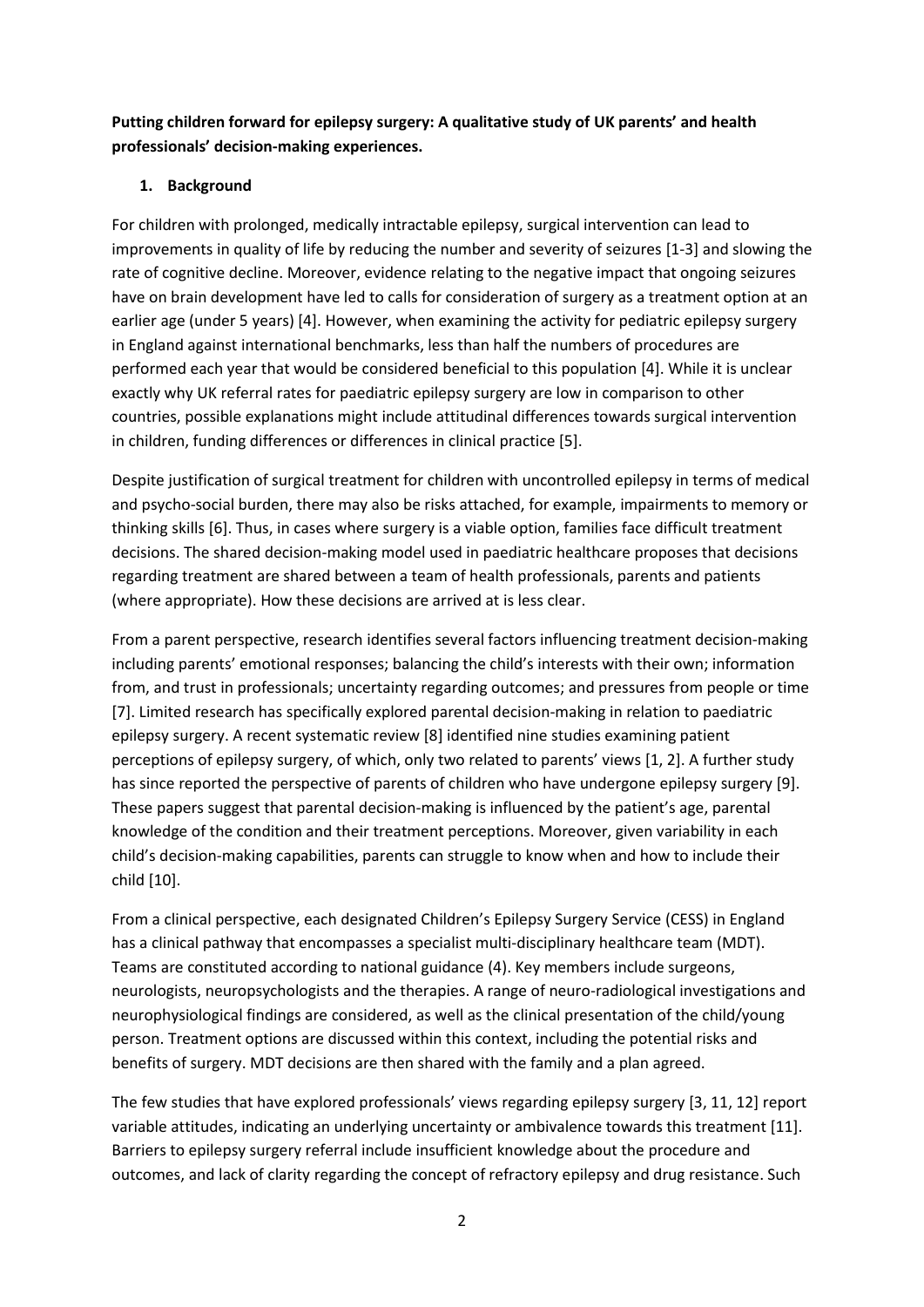shortfalls have led to delays in referring patients for surgical intervention and overextension of suboptimal pharmacological treatments [11]. While contributing valuable insights, these studies do not consider *how* MDTs agree to propose a child for epilepsy surgery. Research examining influences on MDT decision-making within the context of other health services reveal that professional expertise, government health policy, and familiarity with the patient are key factors in shaping treatment decision-making [13, 14].

Against a backdrop of recommendations for increasing access to and uptake of epilepsy surgery in those children for whom surgical intervention is an option and would be of benefit [4], it is imperative that we improve understanding of how parents and professionals make decisions regarding paediatric epilepsy surgery, in order to be able to address their decisional support needs.

## **2. Aim**

To explore how parents and health professionals make decisions regarding paediatric epilepsy surgery.

## **2.1 Objectives**

- To identify factors that influence the process of decision-making regarding paediatric epilepsy surgery from the perspective of parents and professionals.
- To identify the support needs of those considering surgery as a treatment option for a child with medically intractable epilepsy.

### **3. Method**

### *3.1 Design*

As the aim was to explore, in-depth, the processes of decision-making from the perspectives of those making the decisions, the study employed a qualitative methodology using semi-structured interviews and non-participant observations. A favourable review was obtained from an NHS Research Ethics Committee prior to commencement of the study (REC Ref: 15/WM/0123).

### *3.2 Setting*

The study was undertaken at a UK specialist children's hospital which hosts one of four national centres in England, commissioned to provide a Children's Epilepsy Surgery Service (CESS).

### *3.3 Sample*

Purposive sampling was used to generate a diverse sample of parents who had put their child forward for epilepsy surgery and healthcare professionals who made-up the CESS multi-disciplinary healthcare team.

# *3.4 Recruitment*

Parents were identified and recruited through a Nurse Specialist, who introduced them to the study by providing an invitation letter and information leaflet. Interested parents were then invited to contact the research team to discuss their participation and schedule a time for interview. Access to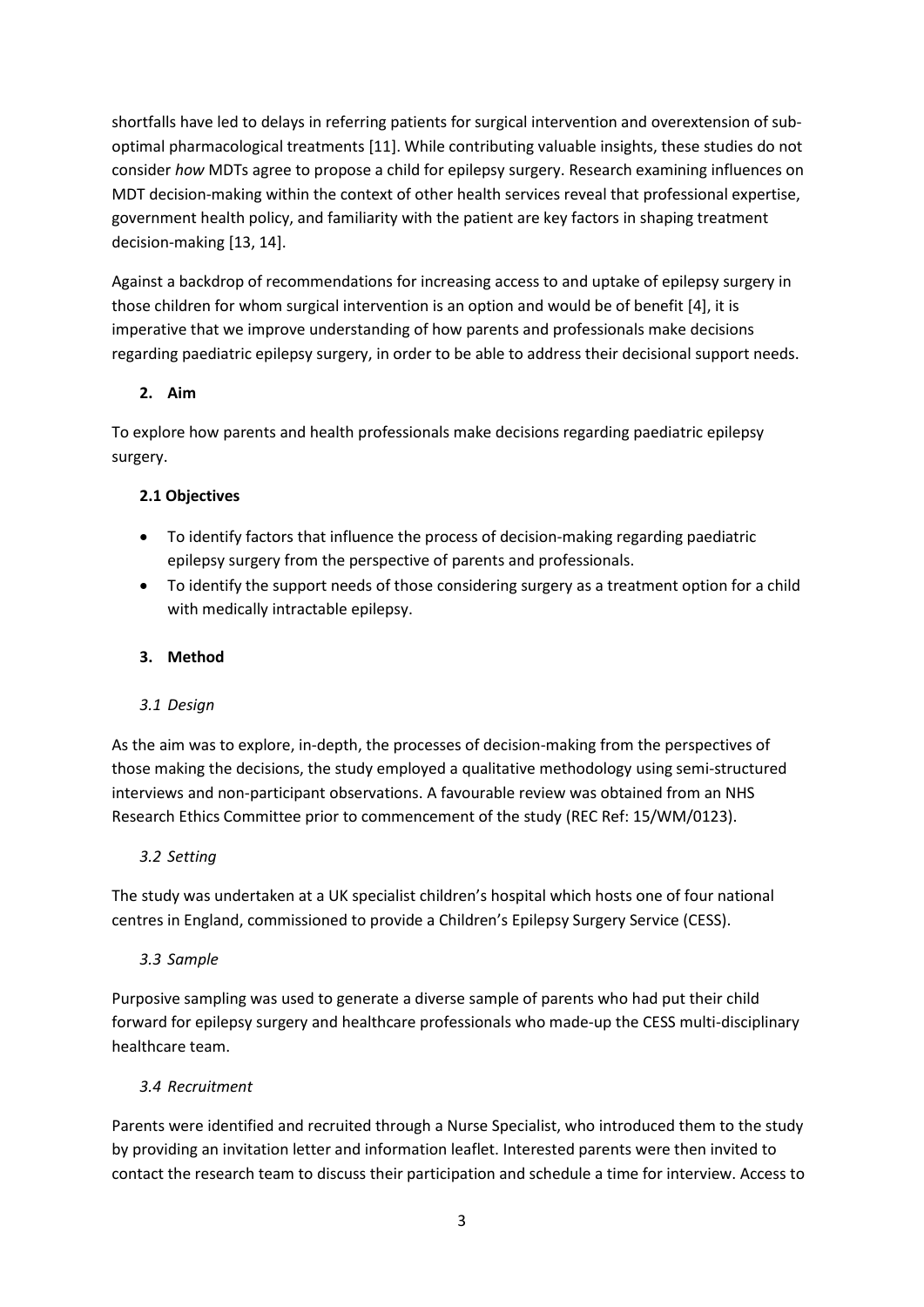MDT meetings and identification of health professionals was facilitated by one the study investigators (SK) who was also a member of the paediatric epilepsy surgery MDT. Potential participants were recruited for interview via email invitation and information sheet.

## *3.5 Data collection*

*3.5.1 Observations:* A member of the research team (RB) attended three MDT meetings over a twomonth period to observe how the process of decision-making was carried out. Detailed field notes were made using a data collection tool developed in accordance with best practice guidelines [15]. This focused on the process of team decision-making, including how MDT members interacted and arrived at a consensus agreement, what function or role each MDT member played and what their contributions were. Informed consent was obtained prior to data collection.

*3.5.2 Interviews*: Parents and health professionals participated in individual interviews which were digitally audio-recorded. To promote inclusivity, a choice of interview methods was offered (e.g. face-to-face, telephone, Skype) at times/locations of the participant's choice (e.g. home, hospital). Interviews were guided by a semi-structured schedule of open questions based on concepts identified from the literature and for professionals, on observations of the MDT meetings. Parent interviews explored how they experienced decision-making regarding their child's epilepsy surgery, motivations and beliefs that influenced their decisions and resources they found helpful or would be helpful for others. Health professional interviews explored their experience of deciding that a child was eligible for surgery, their role in this process and views on how decision-making could be improved. Interviews were facilitated by a member of the research team (SA, RB) and lasted approximately 1 hour.

### *3.6 Data Analysis*

Data were transcribed verbatim, anonymised and analysed using an inductive thematic approach. Thematic Analysis is a flexible, systematic and transparent method that serves to highlight similarities and differences across the data set and facilitates the production of rich and interpretive, yet data-driven themes [16]. Analysis involved identifying and reporting patterns within the data through a process of familiarisation and coding before generating, defining and naming themes. Data were coded independently by three researchers (GH, SA, RB), who met regularly to discuss/refine emerging analyses.

### **4. Findings**

### **4.1 Participants**

Interview participants consisted of nine parents (P) and ten health professionals. To maintain anonymity, health professionals were categorised either as Medical Professionals (MP) or Allied Health Professionals (AHP). See table 1.

### **4.2 Findings from interviews with parents**

### *4.2.1 Presentation of surgery as a treatment option*

Parents were clear that putting their child forward for epilepsy surgery was the best and right decision for their child, demonstrating a high level of satisfaction with the treatment outcome.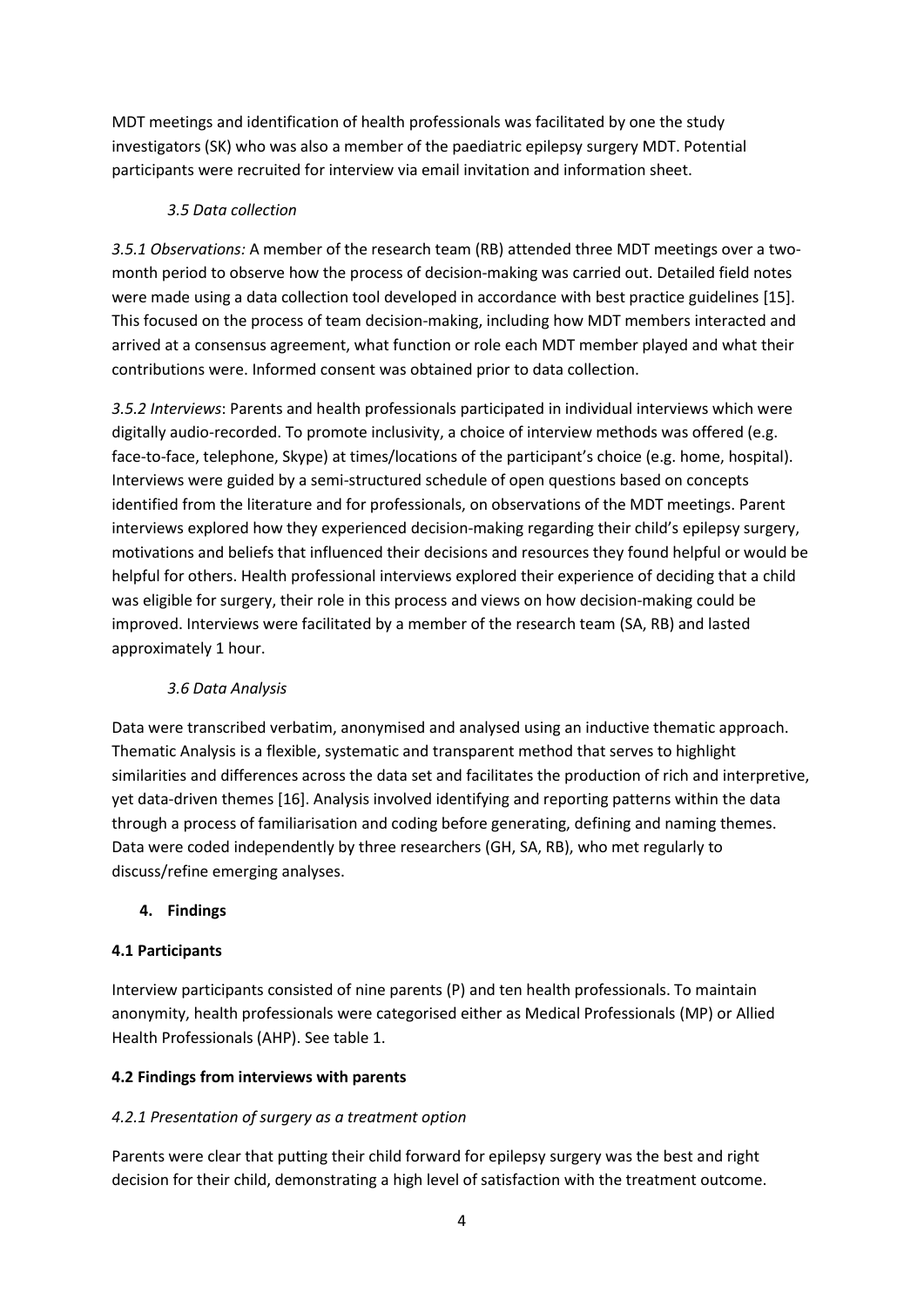However, initial perceptions of surgery were often negative, particularly if it was not a treatment option that had previously been considered or that professionals had indicated. Many parents described attending their child's clinic appointment expecting to talk about more conventional treatments (e.g. medication or diet), leading to them feeling surprised when surgery was raised for discussion.

*"We went originally to talk about the ketogenic diet and then the doctor said 'oh I think surgery's your best option' which came as a bit of a shock really because no one had ever mentioned the surgery before." (P5)*

*"It actually came as a bit of a surprise to us that option, in that it was mentioned in a review visit, that maybe the time had come to look at the option of surgery but we weren't really aware of that option at that point so it came as quite a shock to us." (P6)* 

While some parents took comfort from the possibility of an additional treatment pathway, others felt excluded from the decision to assess their child for surgical candidacy, leading to their feeling unable to participate in an informed discussion.

## *4.2.2 Decision-making*

Following indication of surgery as a potential treatment, parents and families faced what they described as a *"difficult decision" (P5)* which was experienced as *"daunting"*, *"frightening"*, *"scary"* and *"stressful" (P 1, 4, 5, 6, 7, 9)*. However, they also reported a sense of duty to be "*strong" (P1)* and *"brave" (P 3, 4)* for their children, wishing to protect them from their feelings of anxiety.

# *4.2.2.1 Balancing potential costs and benefits*

When deliberating surgery, parents balanced their perceived necessity of the treatment in terms of how epilepsy currently affected and would, in the future, affect their child's quality of life, against concerns regarding the possibility of negative outcomes. In other words, parents weighed-up the potential benefits of surgery such as freedom from seizures against what they understood as the risks, including cognitive impairments.

*"There was no quality of life for him; we had to do what was best. We were told of the risks of the surgery and we were told that actually this would be the best thing for him… we don't regret it, but it was, it's not an easy decision to take because you're worried about the risks of things." (P2)*

Such a decision was perceived to carry a high degree of responsibility for parents, which was deemed burdensome. Parents discussed feeling pressure from a need to 'do the right thing' by their child. That is, choosing the treatment option that would give their child the best chance of reaching their full potential. For all parents in this study, the perceived need of surgery outweighed the possible risks and side effects.

*"We thought this is going to be no life for him… He was on this diet which meant he couldn't go out with friends; he couldn't stay at friends' houses, all the things that other kids do, he couldn't do… and then he got these fits virtually every night and we thought… you know*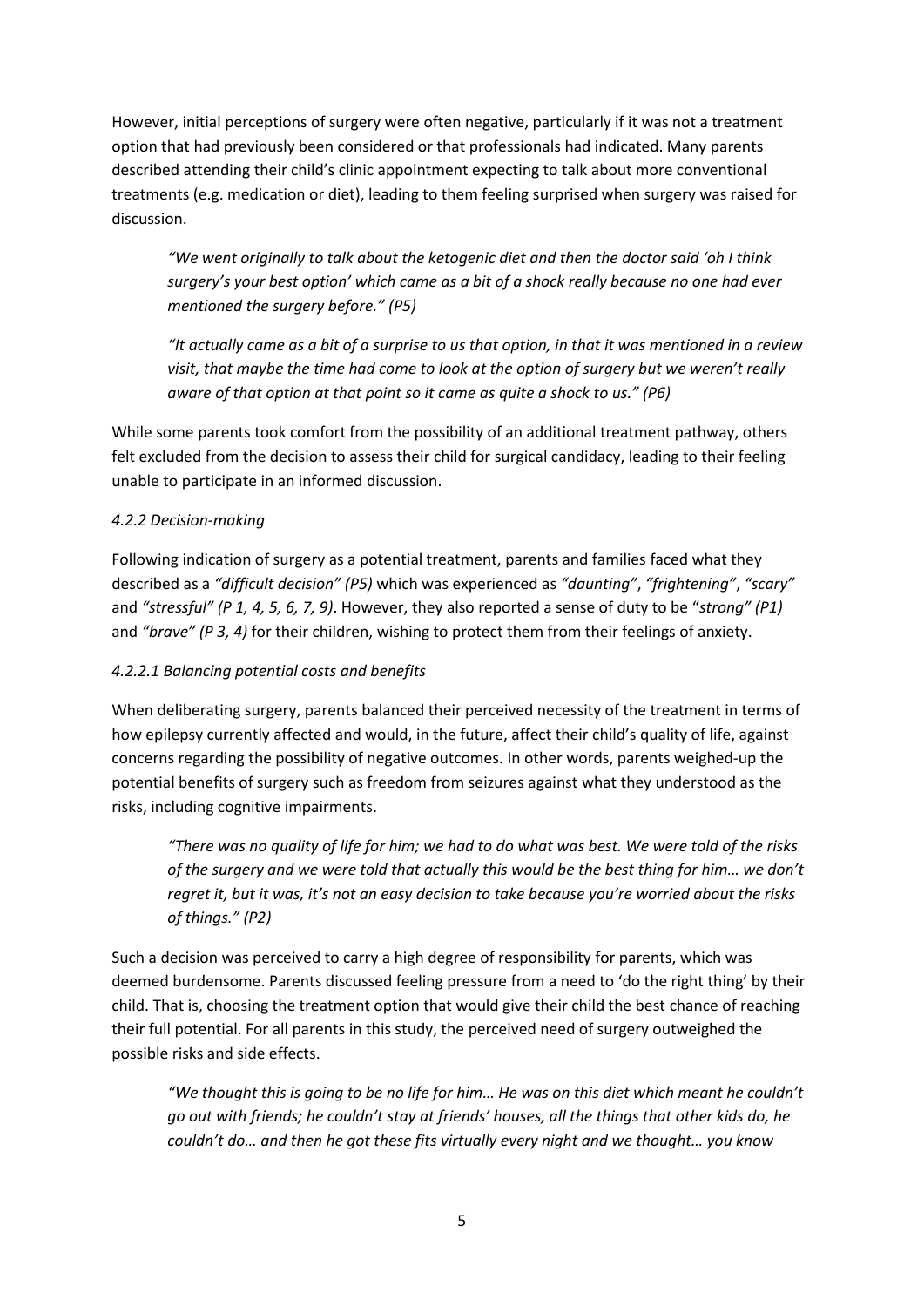*what, there is no decision to make, we gotta do it… We knew there were risks, we talked about them with [child] and he was frightened but he said no, we gotta do it." (P3)*

Some parents were unconvinced about the efficacy of surgery for reducing their child's seizures. Scepticism stemmed from their experience of other pharmacological and dietary treatments which had resulted in little improvement in seizure control. In weighing-up treatment options, parents also discussed the side-effects of alternative treatments. For example, medications were perceived to have a range of adverse side-effects, whereas ketogenic diets were viewed as negatively affecting the child's ability to live a 'normal' life.

*"We thought about the effects of the medication if we chose to continue on the path of finding a different medication… but then how long would that have taken us? Like how long would it work for? Then it would develop, then how long 'til we have to find something else, with all the side-effects that can happen? I didn't want to put her through that as well." (P9)*

### *4.2.2.2 In search of information*

Parents perceived the information they received from professionals as inadequate to make an informed decision. They therefore sought out additional information regarding the surgical procedure and outcomes. Aiming to comprehend what surgery would entail, parents requested information in lay language, and searched the internet for information and videos. Increasing their own knowledge about medically intractable epilepsy and the available treatment options empowered parents to participate more fully in the decision-making process.

*"I said to him 'don't tell me in a doctor's term, tell it me in a parent's term. I want to know the ins and outs; I want to know exactly what the risks are but in terms that I understand'." (P4)*

*"I googled it until I couldn't google anymore and I think that gave me a better understanding of what was going on." (P7)* 

#### *4.2.2.3 Family decisions*

Parents described decision-making as a family choice involving partners, siblings, grandparents and the child (where developmentally appropriate). Discussing treatment options with family members was generally considered to be helpful.

*"I remember my mother-in-law was in Pakistan and I called her up and I was very teary… I felt like I had been punched in the stomach to be honest 'cause, you know, brain surgery is not something you take lightly and she said 'well if it's for his betterment and to improve his life then we will do whatever it takes'." (P2)*

Although for some families it did give rise to conflicts. For example, one Mother described herself as more agreeable to surgery than the child's Father because, as the primary carer, she 'witnessed' the true extent of their child's seizures. In cases where the child's epilepsy was considered to impact on the whole family (e.g. where a parent could not return to work because of a need to look after the child), then the decision was understood as a whole family responsibility.

### *4.2.2.4 Last treatment of choice*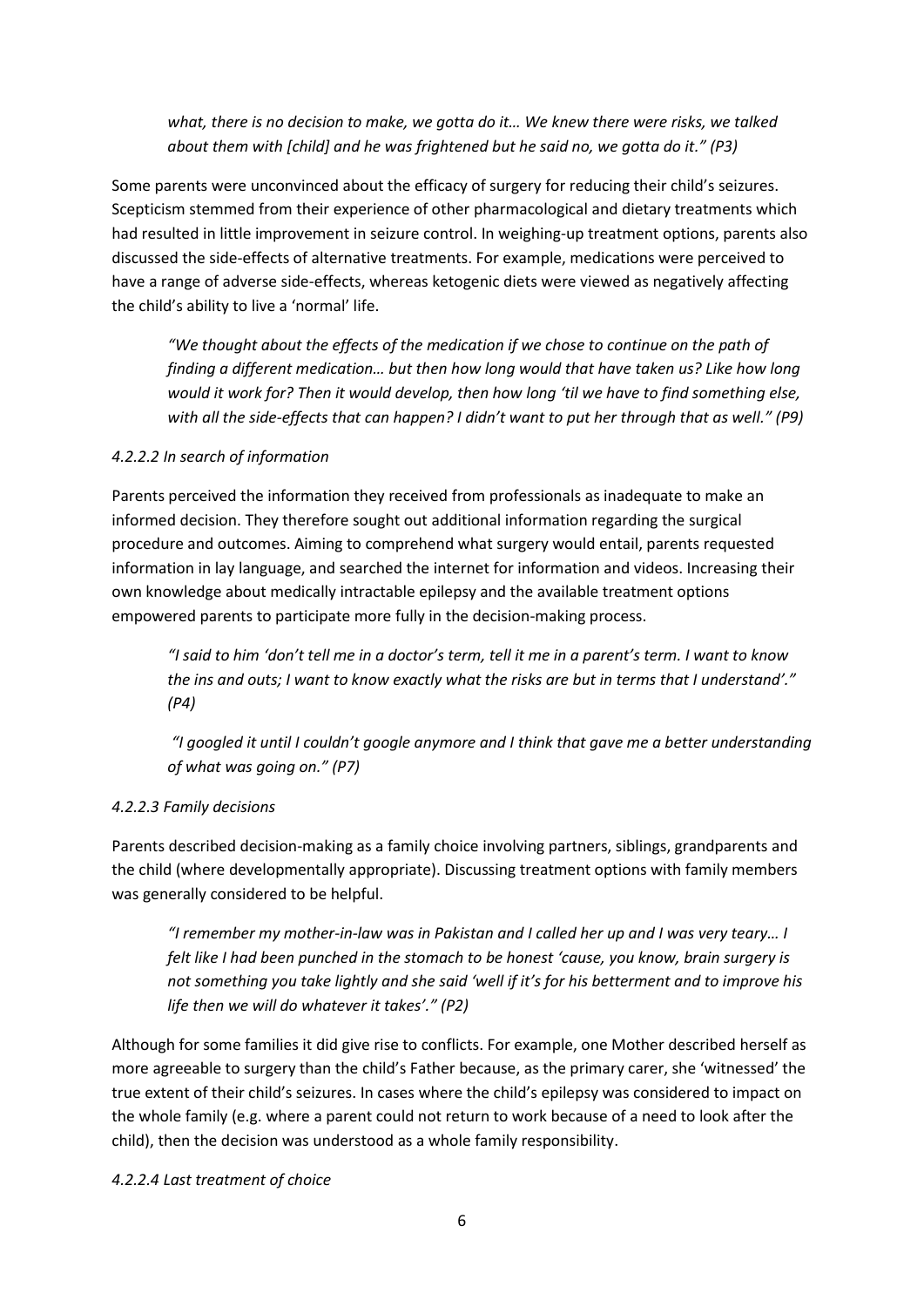For most parents, surgery was a last resort treatment option that would only be considered following the exhaustion of all other options. This perception was influenced by parental fear regarding the irreversibility of surgery, as well as by professionals who had informed them that surgery was the only remaining treatment for controlling their child's seizures. Some parents felt they had little alternative but to accept surgical intervention in order to provide their child with the best possible chance of improving their quality of life.

*"We felt it was our only option really in her having a more independent future." (P5)*

"My husband and I walked out of the appointment saying we feel like we don't have a *choice… we felt like it was the only choice we could make." (P9)*

For one family with an adolescent child, it was considered necessary to accept surgery while the child received care from the Children's Hospital as they believed that the treatment would become unavailable once transitioned to adult services. When a decision to accept surgery had been made, parents hoped for the procedure to be carried out as soon as possible. Waiting for a date for surgery was described as an anxious time for parents, who experienced relief when a date was set.

## *4.2.3 Looking back*

On reflection, all parents were satisfied with their treatment choice and had no regrets about the decision to accept surgical intervention. Parents considered surgery to be a good experience which produced positive outcomes for their child, despite some continuing to experience symptoms or complications (e.g. seizures following treatment, minor memory loss).

*"It's the best thing we've ever done for our son, it was the best thing, we don't regret it, we don't regret the decision at all… it has given him a whole new lease of life." (P2)*

*"Now surgery is over, I know I did the right thing… at the moment I can say it's one of the best decisions I've made in my life." (P4)* 

### *4.2.4 Interventions*

A number of strategies were recommended for helping to meet parents' decisional support needs. These included earlier and softer introduction of surgery as a possible treatment option, additional information provision and peer support. It became apparent that parents perceived a lack of control over the decision-making process through their limited involvement in initial discussions regarding surgical candidacy. Empowering parents by involving them in decision-making from the outset was recommended to help them feel incorporated, rather than consulted once a decision had been made.

*"It would have helped us if [surgery] had been mentioned in previous years as an option 'cause it hadn't been mentioned as an option. It did come out of the blue… I think it probably would have helped maybe if there was a little bit more acknowledgement of how big a deal it is for parents." (P6)*

In addition, parents emphasised the importance of accessing the experience and expertise of other parents who had followed a similar treatment pathway. Such peer support was suggested to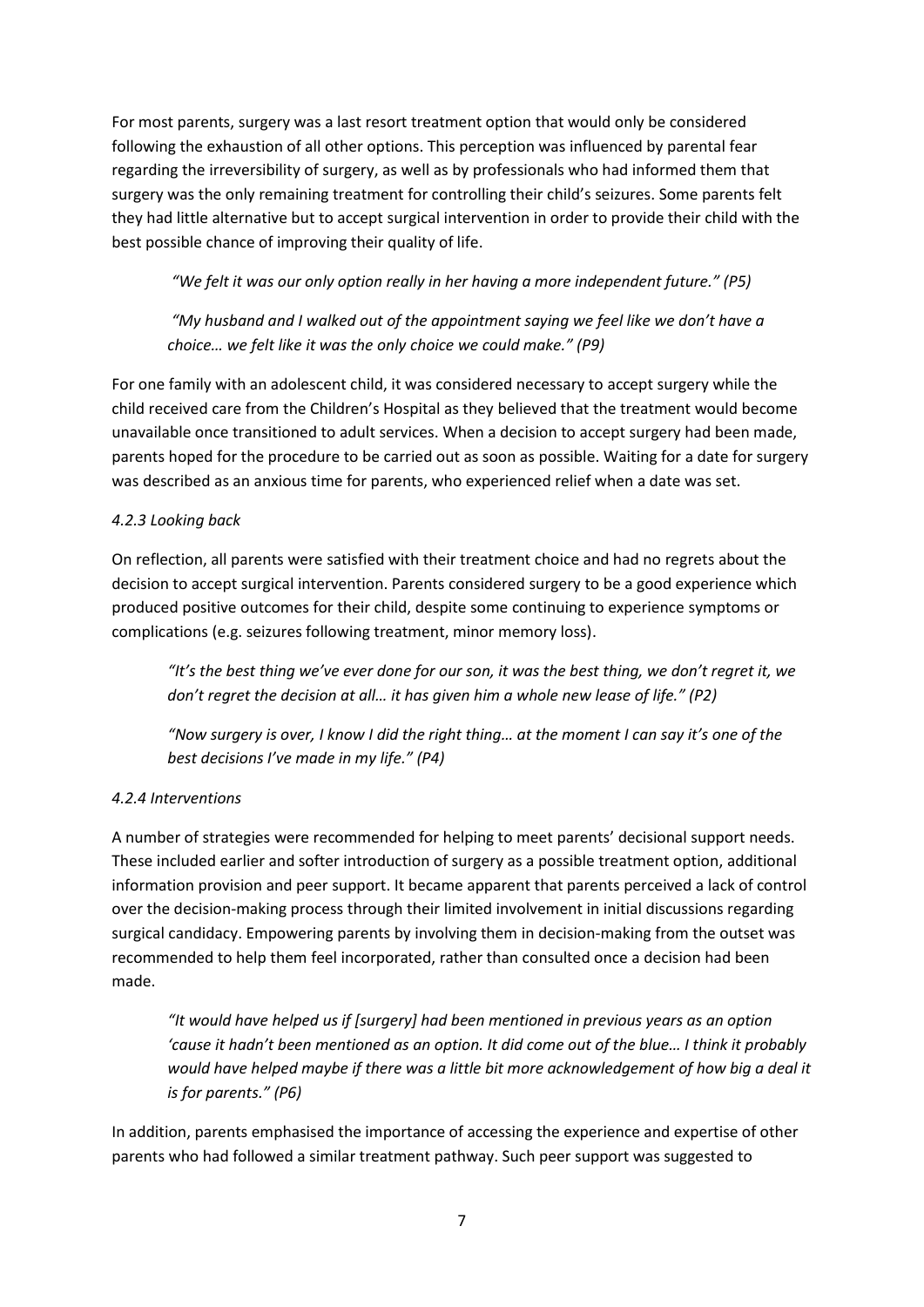facilitate understanding of the surgical procedure from a 'parental perspective', as well as provide emotional support.

*"If people could freely put their experiences on either a forum or even if you get a group, you know, parents talking to other parents who have gone through the experience to get a real idea of what's happening." (P8)*

Finally, parents emphasised the importance of receiving adequate information regarding epilepsy surgery, including information presented in a variety of formats (e.g. booklets, photographs, videos). They also suggested that a 'Frequently Asked Questions' information sheet would have been beneficial.

*"I know I got a little booklet about epilepsy surgery services, but it would have been nice for us to have some extra information… just some written up case studies of kids that have gone through, had the same, you know, operation." (P5)*

### **4.3 Findings from interviews and observations with health professionals**

## *4.3.1 Triangulating information*

Information presented at MDT meetings was structured by a PowerPoint presentation. This facilitated decision-making by offering a systematic and efficient mode of communication which captured different aspects of the child's condition and indicated points for discussion. It summarised the child's status, medical history, seizure type and current medication, and on occasion, patientrelated factors (e.g. child's behaviour, parental concerns). Representatives from multiple disciplines then presented the outcome of their assessments.

*"We have the PowerPoint that takes us through in an orderly manner… it is pretty structured and I think we all have a clear methodical way compared to other MDTs. It is quite cohesive in a sense that there is a format." (AHP)*

A need to justify the decision to put a child forward for epilepsy surgery became apparent from the importance placed on information gathered from the child's investigations. However, the information required for decision-making was not considered valid if it only came from one source. For instance, evidence from MRI scans had to be triangulated with other sources of information, such as EEG scans and information regarding the semiology of seizures. This triangulation facilitated a multi-perspective approach, which was thought to prevent biased decision-making.

*"You are looking for concordance between the MRI scan and the EEG and the type of seizure they are having. That's the strategy we are following all the time and you want those to line up. In an ideal world, they all line up. In a non-ideal world, some of them line up and some of them don't and that's when obviously judgements come into, whether you feel that there is enough there to proceed with a surgical resection." (MP)*

Team confidence in continuing on a surgical pathway was thus influenced by whether information gathered from a range of sources supported such action. Misalignments or uncertainties between information sources generated questions, resulting in requests for further investigations. This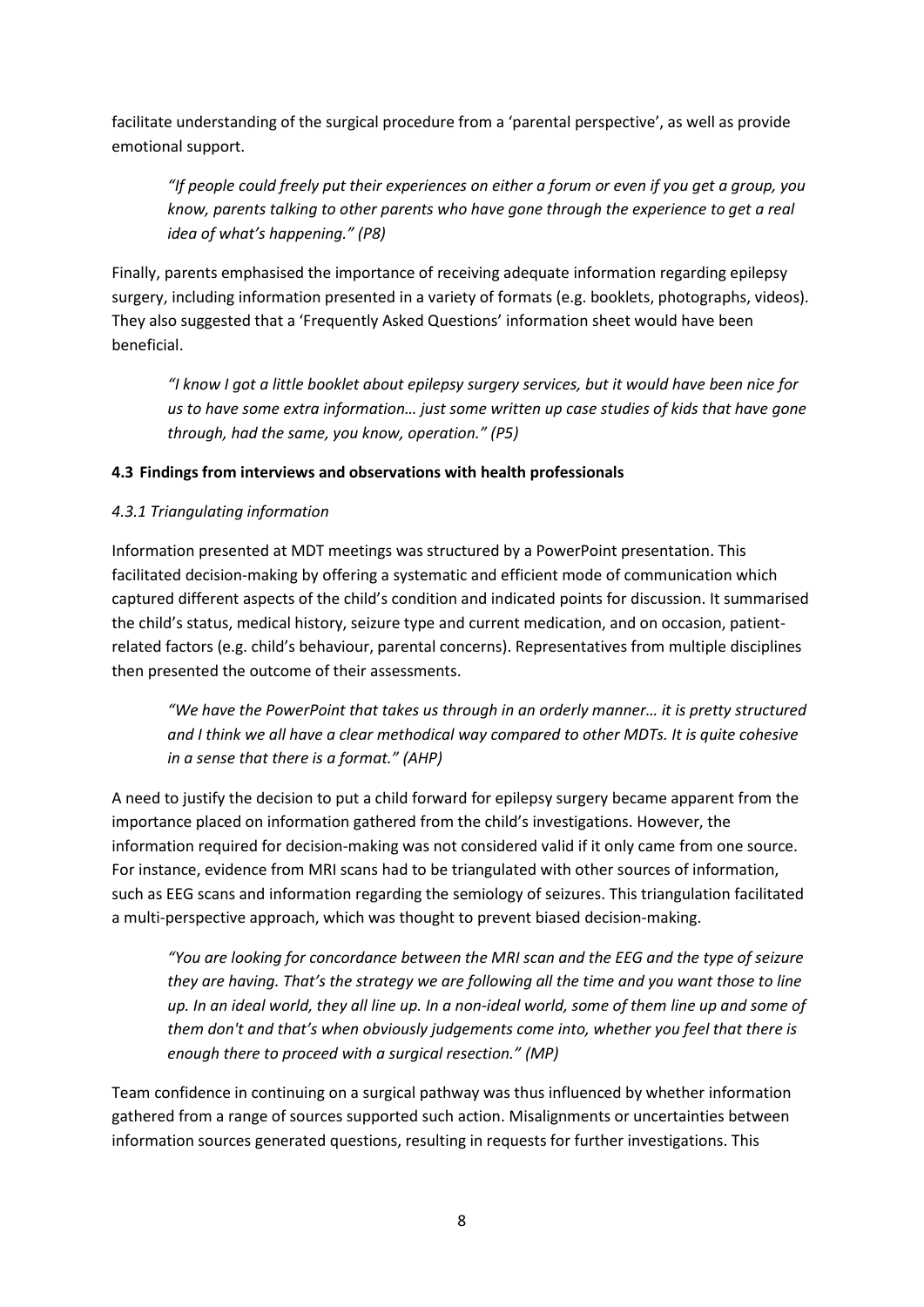guarded approach reflected the irreversible nature of the treatment. Lack of confidence from any professional prevented a final decision from being made.

*"It varies from very easy decisions where it hardly needs a multidisciplinary approach to much more complex decisions, where everybody needs to input and sometimes it's impossible to reach a decision and you're not going to go ahead with surgery generally speaking." (MP)*

While professionals discussed the importance of eliciting and incorporating opinions and assessments from multiple disciplines, observations exposed the privileged nature of disease-related information, indicating a differential emphasis on medical evidence such as MRI or EEG scans. In this way, medical professionals were perceived to maintain a dominant role as the information they presented could be verified by objective 'factual' evidence.

*"They [Medical Professionals] don't see therapy information as potentially as essential in decision-making, they would see the sort of neurophysiology, the neuropsychology assessment as key." (AHP)*

This led some professionals to question how 'multi-disciplinary' decision-making was; indicating that in some cases, the decision to propose a child as a surgical candidate had been made prior to the MDT meeting:

*"I am less clear about where that decision-making takes place, whether it is in the meeting or whether it is prior to that." (AHP)*

At the end of each case presentation, a plan was made. If professionals could not agree, if the surgical procedure was deemed technically complicated or unsafe, or if a case was particularly complex, then either further investigations were requested, or the case was referred to a national CESS meeting, or the patient was removed from the epilepsy surgery programme.

### *4.3.2 Team working*

When assessing a child for surgical candidacy the importance of working within a cohesive team, towards a common goal was emphasised. Moreover, bringing together different spheres of expertise to deliberate the case for each child was perceived to safeguard the patient, ensuring all factors were accounted for, before surgery was considered an option.

*"We work as a team and every member of the team has a role, a role that is very very crucial and all these cogs have to be working together." (MP)*

Being entrusted with the responsibility to decide if a child should be put forward for surgery was observed to be a difficult task. Nevertheless, professionals expressed that they were generally content with the process for making treatment decisions, which was favourably compared to that of other MDTs.

*"The MDT is good I think… it proves to be very effective and there is always going to be challenges when you bring several discipline together, but actually on the whole we seem to work well and have produced good outputs." (MP)*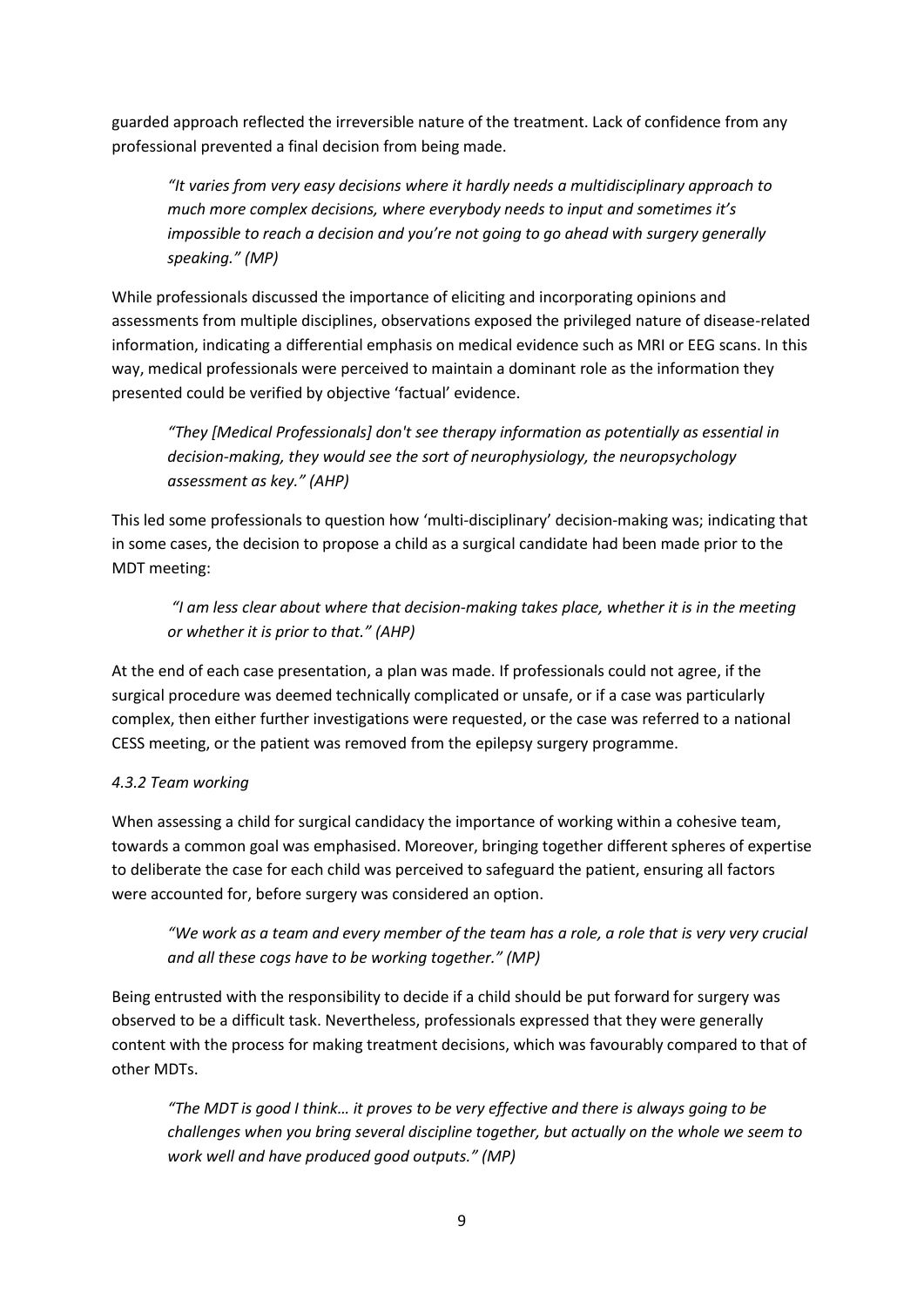Despite decision-making being described as collaborative, the Neurosurgeon ultimately weighed-up all the information for each case and made a final decision. This role and responsibility was accepted by the team and justified in terms of it being *"the surgeon who has to put his knife to a patient" (MP).* Nevertheless, MDT members were clear that the Neurosurgeon could not make the decision for surgery in isolation. Other key professionals were perceived to include the Neurologist, the Neurophysiologist and Radiologist.

*"Every member of the MDT contributes their opinion about whether surgery is a yes or a no, but ultimately the consultant decides based on the balance of everyone's opinion… but I don't think that is inappropriate." (AHP)*

Contributions from AHPs were considered important in terms of providing a holistic overview of the child. However, in the same way that diverse types of information were treated differently, some AHPs felt that they struggled to make their assessment findings heard. This led to a feeling that their contributions were less valued than those of the 'core' medical team.

*"It feels like sometimes you have to make your contribution rather than being invited to give a contribution." (AHP)*

Despite this, professionals acknowledged how the team had evolved over time and how teamworking had improved since inception of the MDT:

*"At the beginning, some of us had to fight more for our time, but now we are seen as part of the multidisciplinary team, so we will present our own views, so you feel more of an equal member of the team now, overtime." (AHP)*

### *4.3.3 Patient and family perspective*

Professionals were aware that families found the decision to opt for surgery difficult and that they placed a significant amount of trust in the team to act in their child's best interest. Liaising with, and advocating for the family was perceived to be the responsibility of AHPs, who were described as holding a key role in supporting parents throughout the process.

*"We send a letter out straight away after the MDT as to what the decision is, however, sometimes the letters generate more questions than answers so that is why it is followed through with a phone call from the epilepsy nurse specialist." (MP)*

It was clear that the MDT aimed to do what was beneficial for the child as soon as a referral to the epilepsy surgery programme was made. Professionals described feeling a sense of duty to protect families from unnecessary waiting and from *"potential false hope" (MP)*. They were clear on the need to discontinue investigations once it became apparent that the child was *"unlikely to ever benefit from epilepsy surgery" (MP).*

Although the patient perspective was described as important, it was not systematically included in, or a predominant feature of the MDT meeting. Several professionals recognised that MDT meetings could be improved by incorporating patient-related information and that families could be included in the decision-making process more effectively: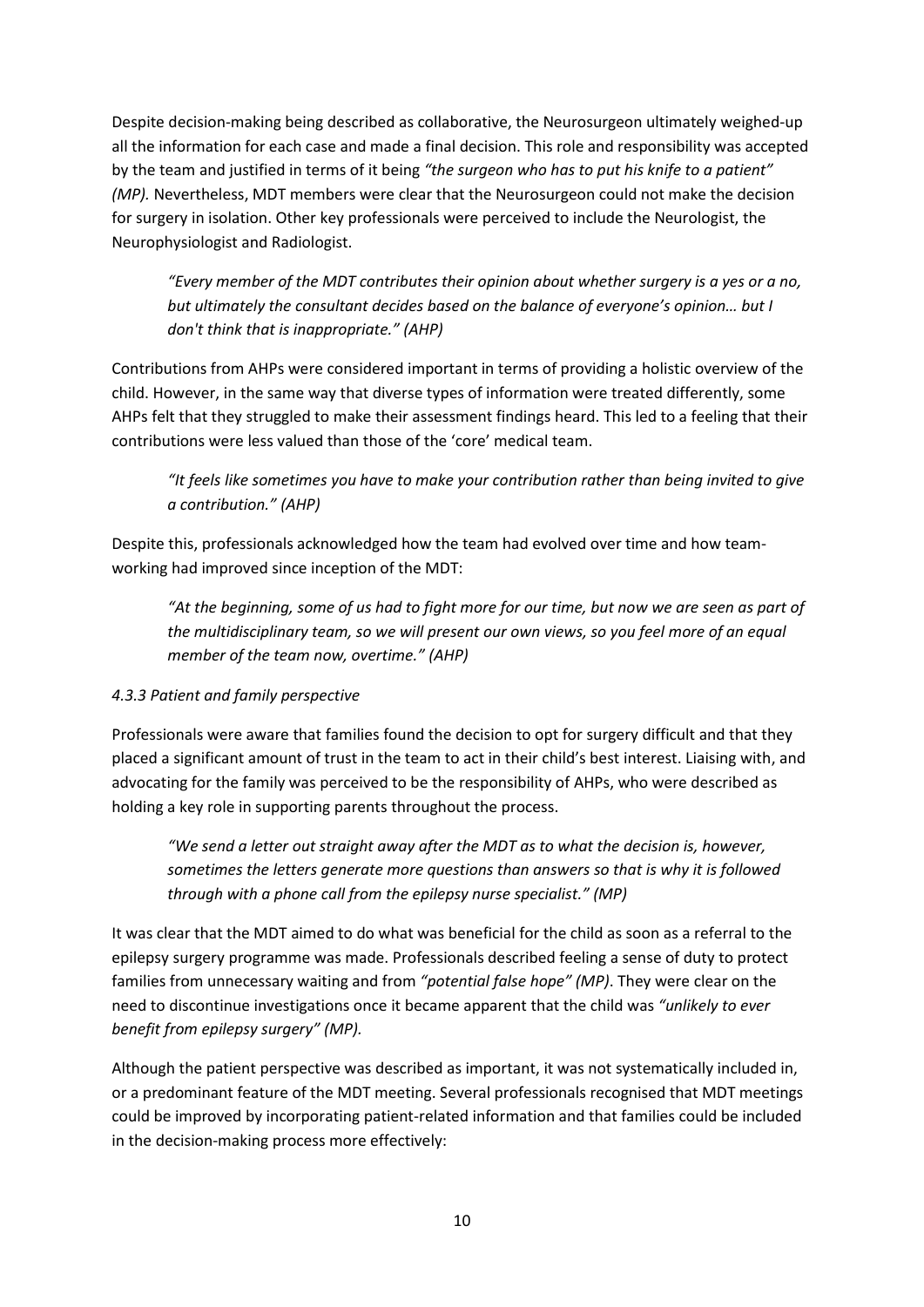*"It would be nice to have the child's picture if possible on there so it actually very much feels like it's very focused on the child… personal about a child rather than just clinical information.*" *(AHP)*

#### *5.* **Discussion**

This study explored the views and experiences of parents and health professionals on deciding to put a child forward for epilepsy surgery. Findings indicated that overall, families were satisfied with the service they received and had no regrets regarding their choice to accept surgery, describing it as the best and right decision for their child.

Nevertheless, parents' views regarding surgical intervention were perceived to be ascertained lateon in the decision-making process. This was justified by professionals in terms of their desire not to raise the families' hopes for a treatment option that might not be viable. Research suggests that inclination to accept surgery may depend on how and when the clinician chooses to raise and discuss the issue [1]. In our study, delays in presenting surgery as a potential treatment option led to some parents feeling excluded from decisions about their child's condition and treatment, leading to their feeling unable to participate in an informed discussion. Parents recommended that they be consulted on the range of treatments from the outset, with the understanding that not all options may be viable. This supports existing research suggesting that since, parents of younger children with epilepsy are more accepting of surgical intervention, there is little reason to delay consideration of this treatment option, in case the condition later becomes drug-resistant [1]. Similar findings have also been shown in related fields, such as oncology. A study by Kidger et al [13] found that while some professionals felt that patient views should not be sought until after the team had discussed possible treatment options, others argued that patient wishes should be taken into account at the point of MDT decision-making. Collaborative treatment planning between professionals and patients has been found to reduce negative perceptions of epilepsy surgery [17]. Parents of children with other medical conditions (e.g. cancer, congenital heart disease) have further been found to prefer collaborative decision-making over an autonomous or a paternalistic approach [10]

Also consistent with Kidger et al [12], our findings demonstrated that despite professionals acknowledging the importance of patient-related information in MDT decision-making, such information was rarely included in the process. We suggest that patient-related factors could be incorporated within MDT meetings by systematically including such information within case presentations. Allied Health Professionals would be ideally positioned to obtain and communicate this information. However, differing perceptions between professional groups regarding how their contributions are valued could hold implications for integrating the family perspective.

The perception of epilepsy surgery as frightening and a last resort treatment option reflects research from parental [9], patient [1, 17] and professional perspectives [11]. A study by Baca and colleagues [9] found parents to perceive epilepsy surgery as "pretty horrific" and a treatment of "last resort", describing the decision-making process as "scary". Similar to our findings, parents in this study also reported that their child tried many medications which failed to reduce seizures, before surgery was raised as a potential treatment option. Such delays in referral of children for epilepsy surgery have been reported elsewhere [1, 5, 11].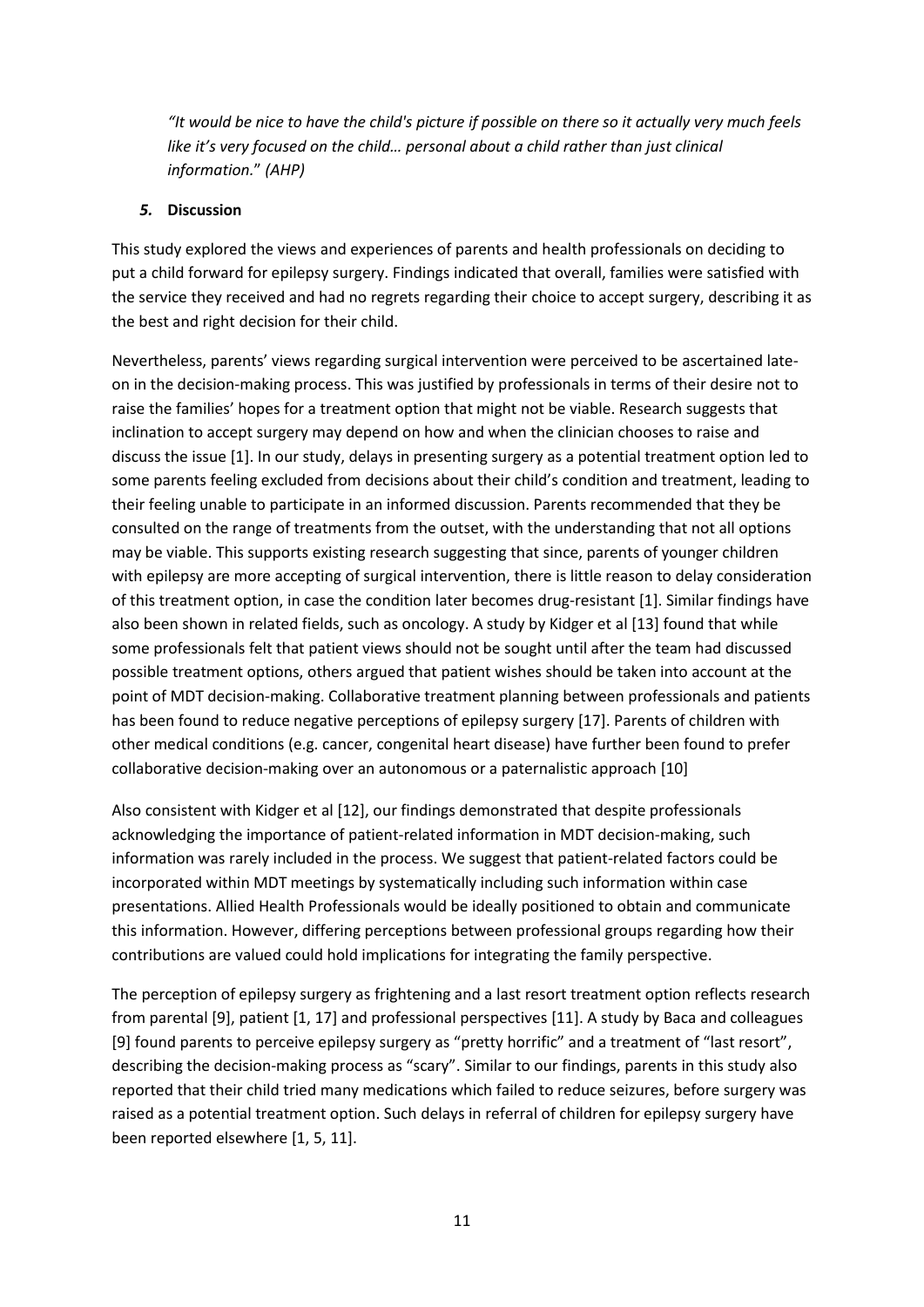Our findings add that parents make judgments about their child's need for surgery in terms of the degree to which epilepsy impacts on their child's quality of life, balanced against concerns about possible adverse consequences of an irreversible treatment. This supports a recent systematic review of epilepsy surgery decision-making [8] which identified illness and treatment perceptions as central to the weighing of treatment risks and benefits. For parents, this decisional-balance exercise is experienced as both a cognitive and emotional process [18]. Research examining parent treatment choices in other paediatric conditions requiring surgery (e.g. cleft lip and palate) corroborate this finding, highlighting parental beliefs, emotions and values as key influences on the decision-making process [10, 19]. It also has parallels with common-sense models of treatment adherence, particularly the Necessity-Concerns Framework [20], in which individuals are theorised to make rational choices about the treatments they accept based on weighing-up perceived need for treatment against perceived risks. Identifying relevant theoretical models is useful for the development of interventions to improve service provision.

Throughout their decision-making, parents identified additional information and emotional support needs. This finding confirms those of other studies [2, 9] in which patients and parents of children with intractable epilepsy describe receiving inadequate information regarding surgical treatment. It is already known that information helps to alleviate anxiety, and positively influences acceptance of treatment options including surgery [1, 7] and that physicians play a key role in influencing parents to accept surgery for their child with epilepsy through the provision of information [1, 2]. Since conducting this study, we have learnt that parents' perceived lack of support negates existing service provision (as described by professionals), including a dedicated CESS website and video, service-user involvement groups and direct telephone contact with the Epilepsy Nurse Specialist. It is clear then, that current family support mechanisms are either viewed as insufficient, falling short of parental need and expectation, or they require better promotion and active encouragement of family uptake. Research suggests that parents' present with a variety of information needs regarding the treatment of their chronically ill child and its expected outcomes [21]. Further evaluation of the timing, awareness, value and efficacy of existing parental support mechanisms is warranted.

Finally, studies show that parents who have been through the process of considering and accepting surgical intervention for their epileptic child would be willing to provide decisional support to other parents, as a way of 'giving back' to the service [9]. Parents in this study also suggested that they would be happy to share their experiences with others in similar situations. Facilitating this kind of peer-led intervention could provide a cost-effective way of enabling parents to be supported by other parents who are 'experts by experience' of the epilepsy surgery process.

#### *5.1 Limitations*

There are several limitations to this study. First, the sample size is small, so findings should be interpreted with caution. Second, as participants were recruited from one centre, their experiences may have limited transferability to other healthcare organisations and a multicentre study is recommended to test the generalisability of these findings. Nevertheless, our findings do confirm those of existing research, in particular a qualitative study conducted in the USA, exploring parent narratives of the journey to paediatric epilepsy surgery [9]. Third, all parents interviewed had accepted surgery for their child. A future study would be to include parents whose children were not deemed surgical candidates following assessment or those who were offered surgery but declined it.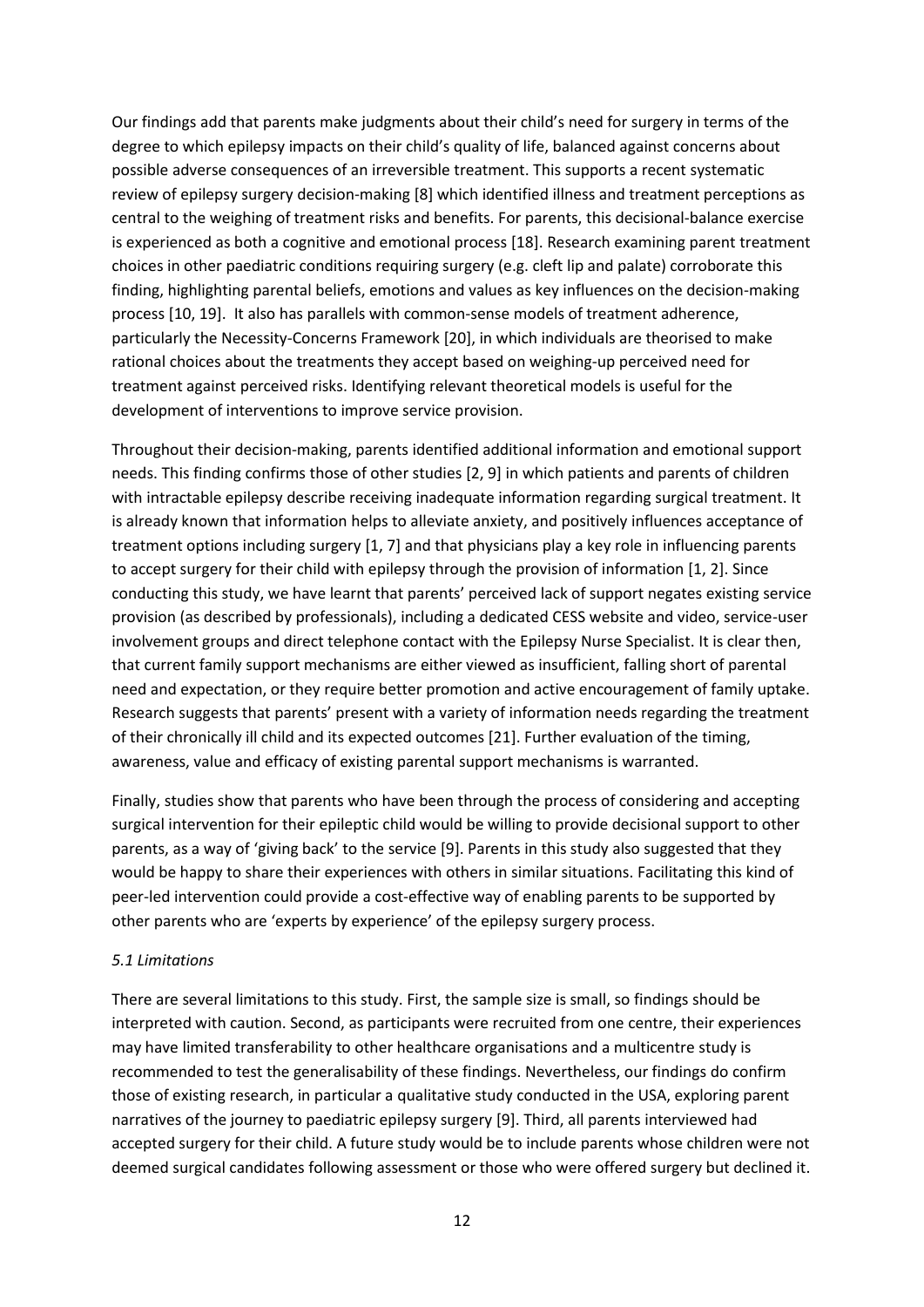Furthermore, all parent participants described positive outcomes for their child following surgery, including reduced seizures. These positive health outcomes could have impacted on participants' responses and should be considered when appraising the findings. Finally, this study focused on parental experiences because of current drivers to increase access to and uptake of epilepsy surgery in younger children [4]. In practice, older children continue to be considered for epilepsy surgery. Subsequent studies should therefore include the perspectives of young people who are likely to contribute to the decision-making process alongside their parents.

# *5.2 Implications for practice*

Parents and professionals identified a number of factors which contribute to difficulties in making decisions regarding treatment for a child's intractable epilepsy. Synthesising our findings with those of previous research [1, 8, 9, 13, 17], we theorise important factors in the decision-making process to include the timing and presentation of surgery as a potential treatment option, incorporation of patient-related information within MDT meetings, knowledge and perceptions of intractable epilepsy and its treatments, access to decisional and emotional support. Addressing these issues could help to improve the uptake of surgical intervention. Our findings are being used to improve the paediatric epilepsy surgery pathway, including recommendations for:

- Earlier introduction/discussion of surgery as a *potential* treatment option for families to ensure decision-making is collaborative.
- Formalising families as part of the child's MDT by systematically incorporating patient/family perspectives within case presentations in MDT meetings.
- Providing additional and better promoted information to families in a variety of formats (e.g. information packs, videos, email address for submitting questions about the surgical procedure, from which a list of parent generated FAQ can be produced).
- Providing parental peer support by facilitating access to other parents who are deemed 'experts by experience'.

### **6. Conclusion**

Parents in this study suggested that they can be supported to make decisions regarding paediatric epilepsy surgery by incorporating them into discussions regarding epilepsy surgery as a *potential* treatment option earlier in the process, and by providing additional information and access to other parents with similar experiences. Findings support those of previous research and could be used to improve uptake of surgical intervention in those children for whom it is an option and would be of benefit.

### **References**

- 1. Erba, G., et al., *Acceptance of epilepsy surgery in the pediatric age - What the parents think and what the doctors can do.* Epilepsy & Behavior, 2013. **29**: p. 112–120.
- 2. Swarztrauber, K., S. Dewar, and J. Engel, J. *Patient attitudes about treatments for intractable epolepsy* Epilepsy & Behavior, 2003. **4**(1): p. 19–25.
- 3. Hakimi, A.S., et al., *A survey of neurologists' views on epilepsy surgery and medically refractory epilepsy.* Epilepsy & Behavior, 2008. **13**(1): p. 96–101.